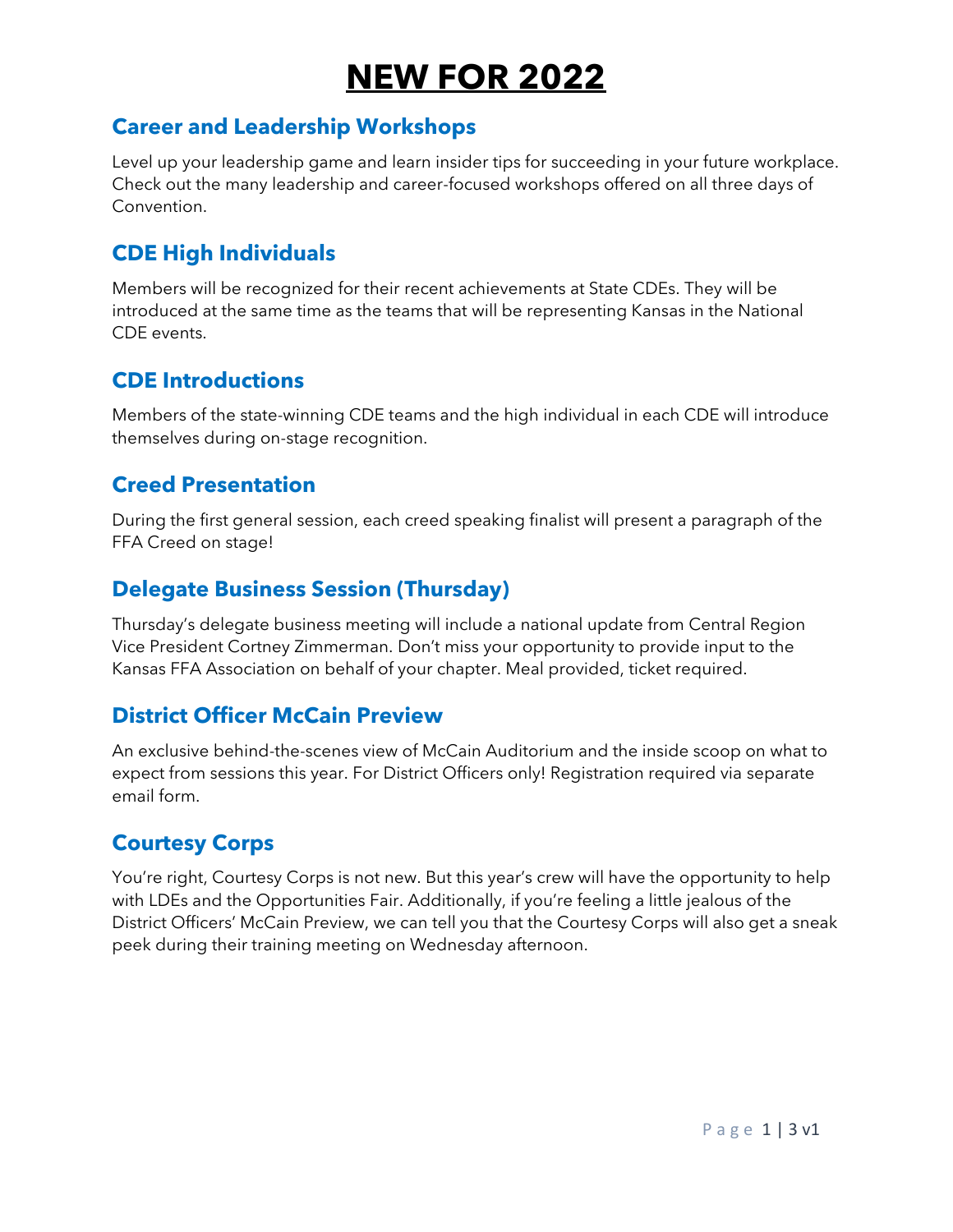## **Convention Tours**

New to convention? Feel like you and/or your members don't know what to expect from Kansas FFA Convention? Register and join us for a convention tour on Wednesday! We'll share convention highlights, must-see events, and tips for making the most of your convention experience.

## **Feedback Cards**

Students competing in Leadership Development Events will be receiving judges' comments and suggestions on new and improved feedback cards.

### **Free T-Shirts**

Members who complete the Opportunities Fair challenge or participate in the Service Activities will receive a free t-shirt from Key, the official apparel partner of Kansas FFA.

### **Food Trucks**

Food trucks will be available on campus on Wednesday evening, Thursday lunchtime and evening, and Friday at lunchtime. Menus and locations will be available in advance.

## **Champions Grow Here – Hall of Recognition**

Display of State Star Candidates, State Proficiency Award Finalists, Agriscience Fair participants and Triple Crown Chapters, with applications available for viewing.

### **Growing the Base**

Advisors are invited to attend Growing the Base sessions on Wednesday morning at 10:30 or 11:30 to hear more about the Foundation's efforts to engage local communities.

# **Innovative Chapter Highlights**

We are excited to highlight innovative chapters during the second, third, and fourth general sessions in the areas of Growing Leaders, Building Communities, and Strengthening Agriculture.

# **Illuminating Glasses**

Prepare to get your groove on! We are excited to bring illuminating glasses to McCain Auditorium to light up the audience. 1,000 members will have the opportunity to glow even brighter!

### **LEAP Trampoline Park**

Jump right in! If dodgeball isn't your style, join fellow Kansas FFA members at LEAP Trampoline Park on Thursday evening. Unlimited access to trampolines and ninja-style obstacle course. Bowling, snacks and arcade games also available. Purchase your pass on the registration form!